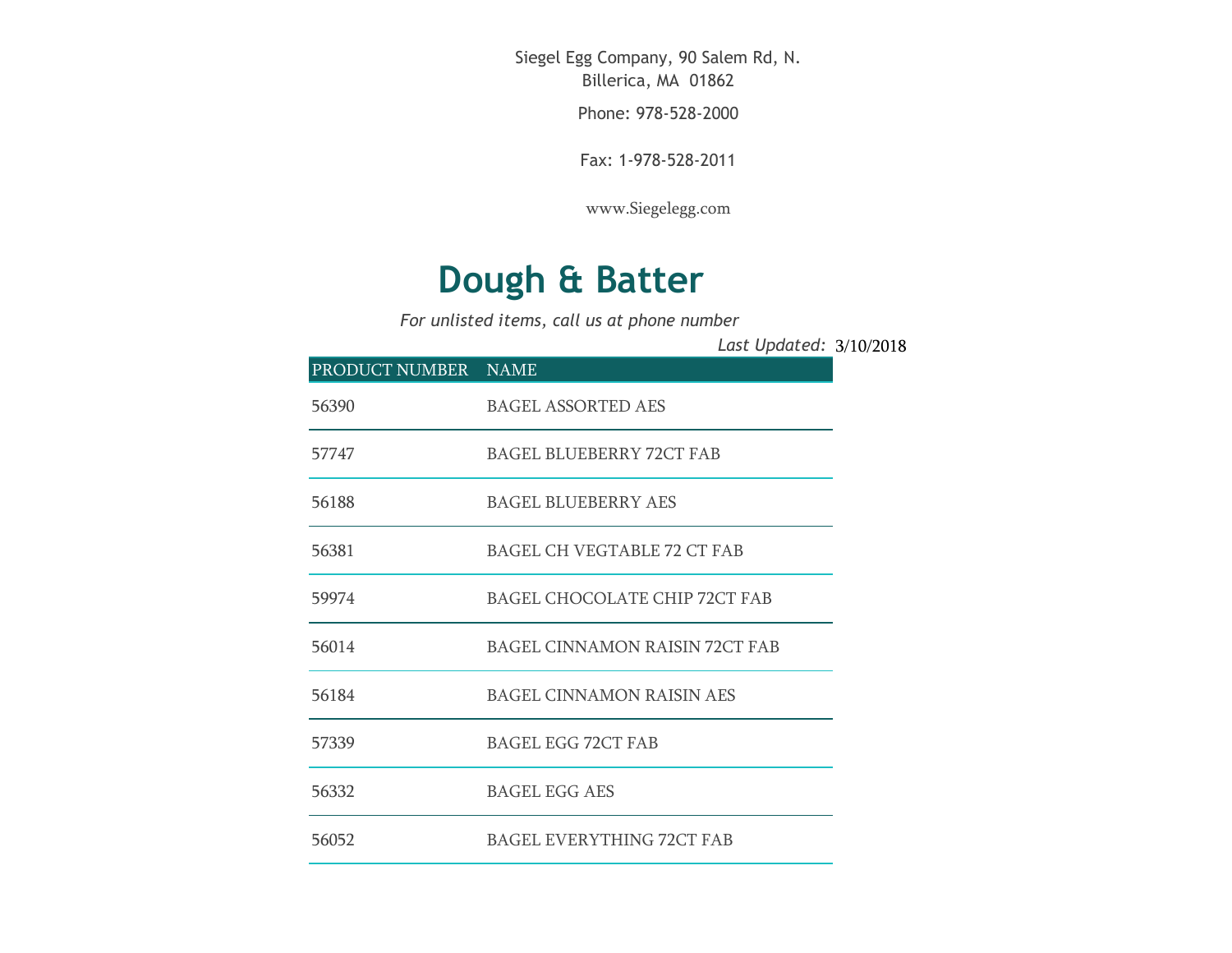| PRODUCT NUMBER NAME |                                     |
|---------------------|-------------------------------------|
| 56312               | <b>BAGEL EVERYTHING AES</b>         |
| 58033               | BAGEL FRENCH TOAST AES              |
| 59818               | <b>BAGEL GARLIC 72CT FAB</b>        |
| 56087               | <b>BAGEL HONEY GRAIN 72CT FAB</b>   |
| 56183               | BAGEL HONEY WHOLE WHEAT AES         |
| 59973               | BAGEL JALAPENO 72CT FAB             |
| 56088               | <b>BAGEL MARBLE 72CT FAB</b>        |
| 56026               | <b>BAGEL ONION 72CT FAB</b>         |
| 56182               | <b>BAGEL ONION AES</b>              |
| 56013               | <b>BAGEL PLAIN 72CT FAB</b>         |
| 56179               | <b>BAGEL PLAIN AES</b>              |
| 56054               | <b>BAGEL POPPY 72CT FAB</b>         |
| 56181               | <b>BAGEL POPPY AES</b>              |
| 57748               | <b>BAGEL PUMPKIN RAIS 72 CT FAB</b> |
| 56035               | <b>BAGEL SESAME 72CT FAB</b>        |
| 56180               | <b>BAGEL SESAME AES</b>             |
| 56335               | <b>BAGEL SOUR DOUGH AES</b>         |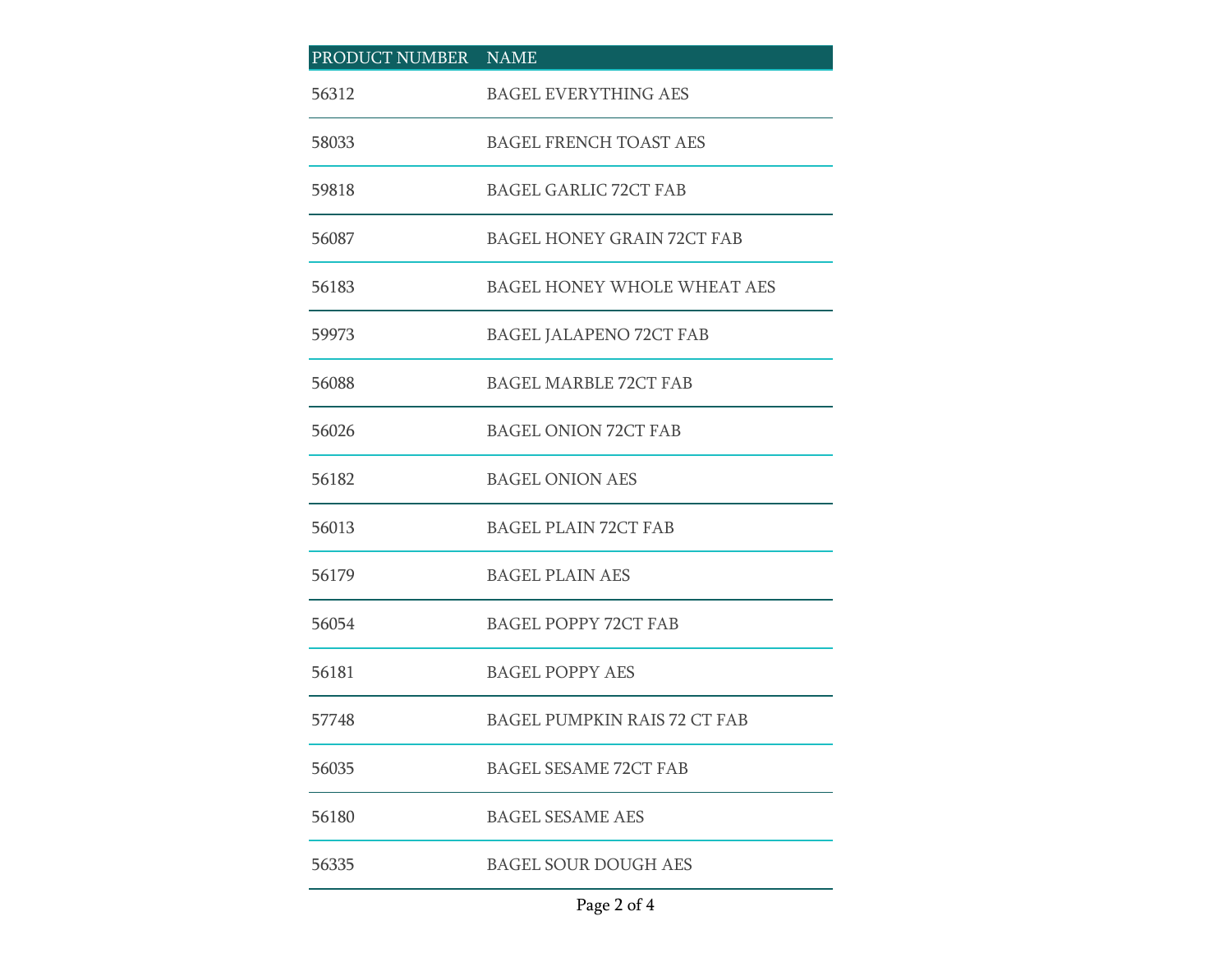| PRODUCT NUMBER NAME |                                                |
|---------------------|------------------------------------------------|
| 56186               | <b>BAGEL TOMATO BASIL AES</b>                  |
| 59199               | <b>BAGELS MINI CINNAMON RAISIN 12/6PK</b>      |
| 59200               | <b>BAGELS MINI PLAIN 12/6PK</b>                |
| 59186               | C MILLS PANCAKE HSE GRID 8/3.75#               |
| 61891               | C. MUFFIN LEMON POPPY BATTER 2/9#              |
| 61473               | C.MUFFIN CHOCOLATE CHIP BATTER 2/9#            |
| 59559               | <b>CROISSANT BLUEBERRY</b>                     |
| 57841               | <b>CROISSANT CREAM CHEESE 3.4OZ</b>            |
| 56423               | <b>CROISSANT HAM SWISS CHEESE</b>              |
| 63242               | <b>CROISSANT RAW VDF 1.2 OZ</b>                |
| 56081               | <b>CROISSANTS CHOCOLATE RAW 3.5OZ</b>          |
| 1696                | <b>CROISSANTS LARGE RAW VDF</b>                |
| 55771               | <b>CROISSANTS SPINACH AND FETA</b>             |
| 2020                | FILO DOUGH 24/1#                               |
| 61463               | <b>MUFFIN BATTER BANANA NUT</b>                |
| 61475               | <b>MUFFIN BATTER CORN 2/8 #0204</b>            |
| 61472               | MUFFIN BATTER GLUTEN FREE BANANA<br><b>NUT</b> |

## Page 3 of 4